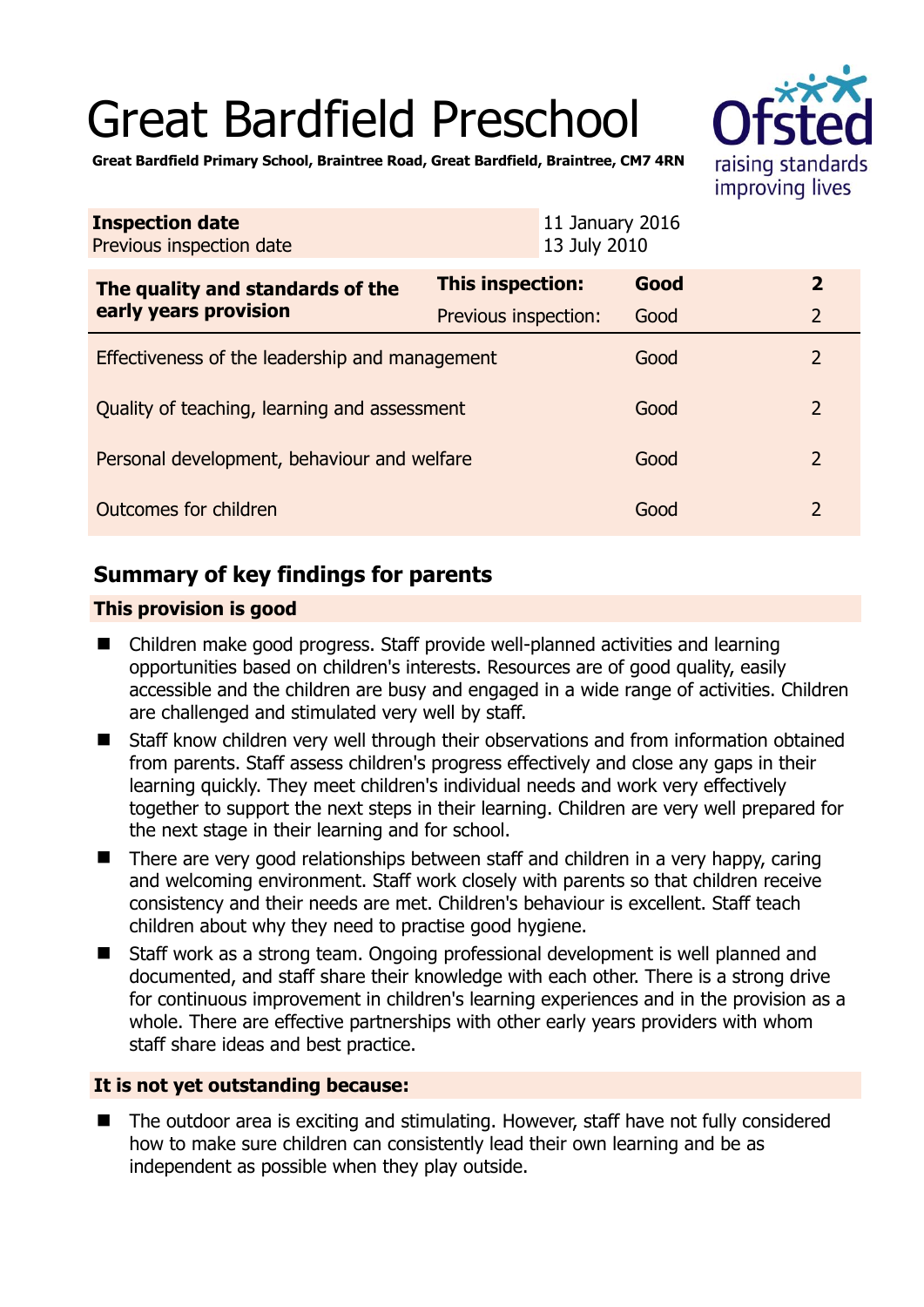## **What the setting needs to do to improve further**

#### **To further improve the quality of the early years provision the provider should:**

■ plan and provide a greater range of opportunities for children to be more independent and to lead their own learning outdoors.

#### **Inspection activities**

- $\blacksquare$  The inspector observed the quality of teaching during activities indoors and outdoors, and assessed the impact this has on children's learning.
- The inspector completed a joint observation with the pre-school supervisor.
- The inspector held a meeting with the pre-school supervisor. She looked at relevant documentation, such as the pre-school's self-evaluation and evidence of the suitability of staff working in the pre-school.
- The inspector spoke to a small selection of parents during the inspection and took account of their views.

**Inspector**  Catherine Sharkey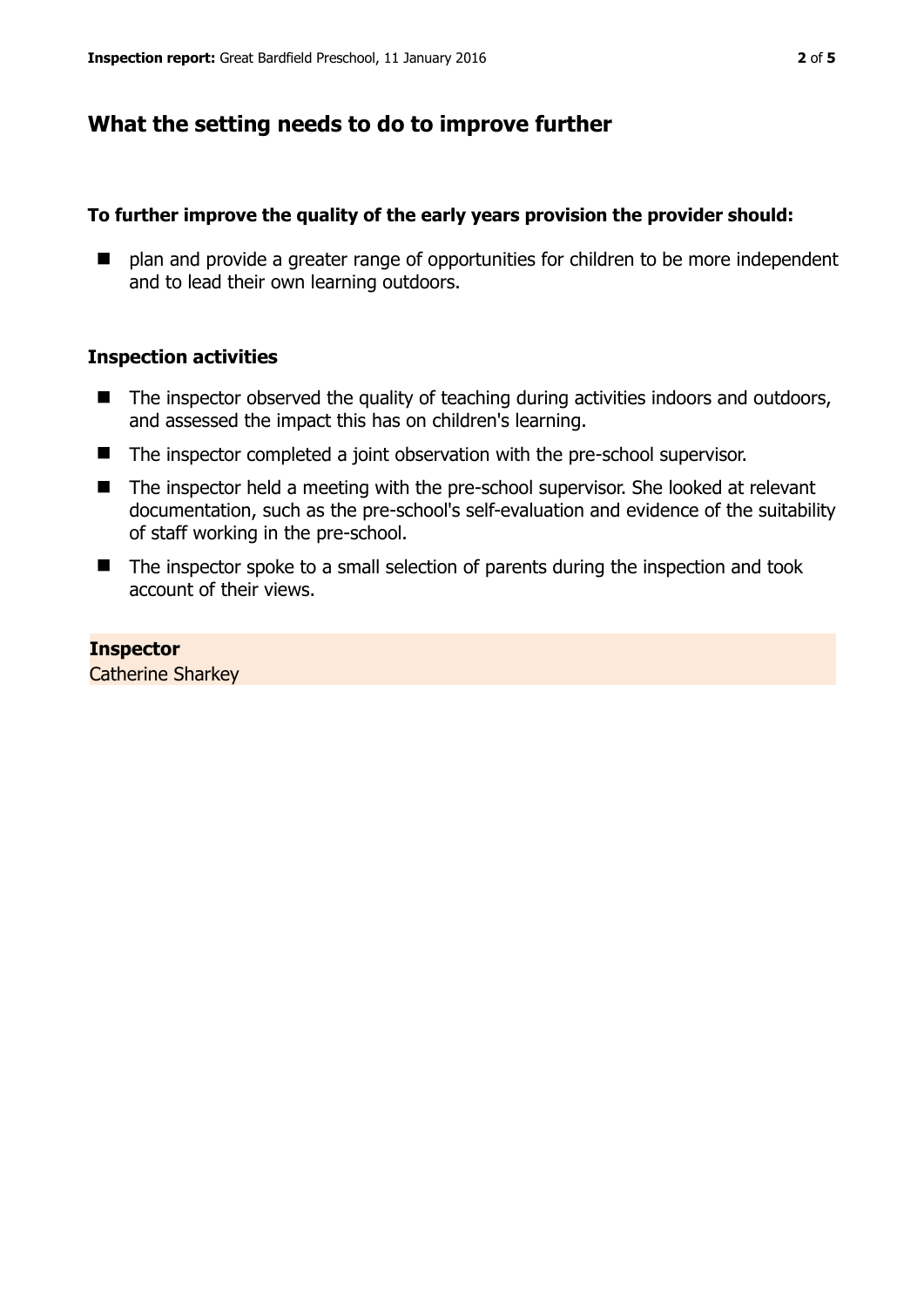# **Inspection findings**

## **Effectiveness of the leadership and management is good**

The arrangements for safeguarding are effective. Staff understand and implement detailed and comprehensive safeguarding policies and procedures. Children are very well protected and their safety is given high priority. Staff are very well supported by the management team. They work closely together to monitor the progress of individual children and that of specific groups. Children's progress and learning experiences continually improve and staff focus well on making ongoing improvements in the pre-school. Staff evaluate their teaching and provision very well and take account of the views of parents and children. Staff work very effectively with a wide range of other professionals to support children and their families.

### **Quality of teaching, learning and assessment is good**

The quality of teaching is consistently good. Staff use their secure knowledge of how children learn through play to plan exciting activities which all children really enjoy. The room is very well set out and children access the toys and resources independently. Twoyear-old children proudly show staff what they have made from play dough. Staff show them how to roll it flat and how to use the shaped cutters. Three-year-old children laugh as staff pretend not to know the colours of the paint so children will tell them. Children make patterns and mix the paint colours when they print with the wheels of toy vehicles onto paper. All children take many opportunities to draw and make marks on paper or outside with water and brushes. Staff increase some children's interest in this by creating more outdoor mark-making opportunities for those children who enjoy being outside. Younger children laugh as they chase the bubbles they blow. Three-year-old children use the computer and mouse with confidence. They understand the purpose of the programs they use and are able to solve problems independently. Children learn a great deal about nature and their environment during their walks around the local area.

### **Personal development, behaviour and welfare are good**

Children's well-being is an utmost priority in the pre-school. The caring staff help children to feel emotionally secure. Staff praise children frequently and value their opinions. Children gain confidence and positive self-esteem. They enjoy showing staff what they have made, as they know their efforts are valued and appreciated. Children learn about healthy eating and lifestyles, and they enjoy daily outdoor play in the very exciting outdoor area. They are taught to share and take turns as they play. Staff teach children to have respect for each other's views and for other cultures and beliefs. They gain independence in readiness for school. There are effective links with the schools that children move on to. This process is managed extremely well and is tailored to meet children's individual needs so they feel secure.

## **Outcomes for children are good**

All children, including those who receive funded education, make good progress from their starting points. They are taught valuable social skills and develop early literacy and mathematical skills well in preparation for future learning.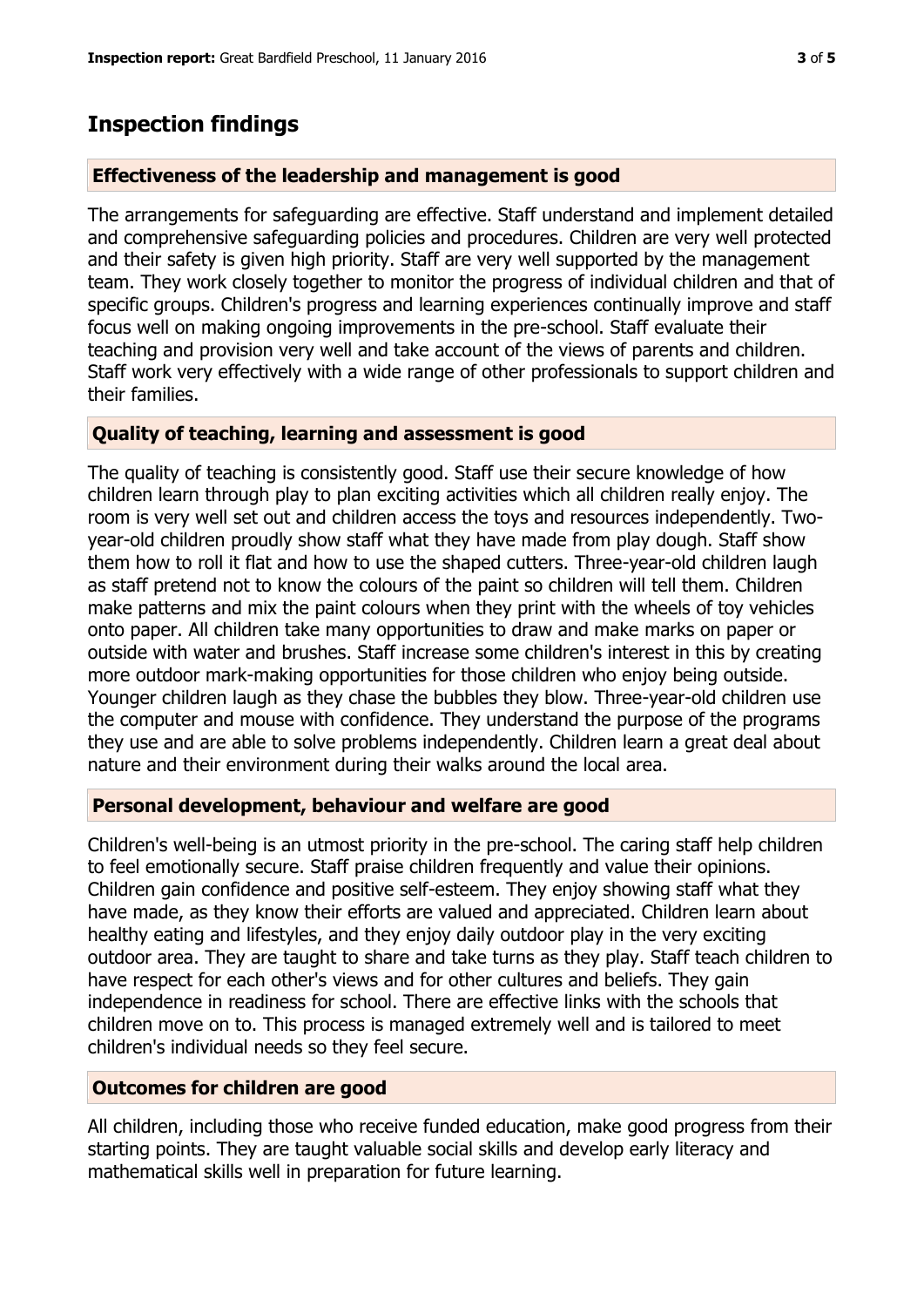## **Setting details**

| Unique reference number       | 203620                                                                               |  |
|-------------------------------|--------------------------------------------------------------------------------------|--|
| <b>Local authority</b>        | <b>Essex</b>                                                                         |  |
| <b>Inspection number</b>      | 864065                                                                               |  |
| <b>Type of provision</b>      | Sessional provision                                                                  |  |
| Day care type                 | Childcare - Non-Domestic                                                             |  |
| <b>Registers</b>              | Early Years Register, Compulsory Childcare<br>Register, Voluntary Childcare Register |  |
| <b>Age range of children</b>  | $2 - 4$                                                                              |  |
| <b>Total number of places</b> | 24                                                                                   |  |
| Number of children on roll    | 28                                                                                   |  |
| <b>Name of provider</b>       | Great Bardfield Pre-School Committee                                                 |  |
| Date of previous inspection   | 13 July 2010                                                                         |  |
| <b>Telephone number</b>       | 01371 811580                                                                         |  |

Great Bardfield Preschool was registered in 1999. The pre-school employs five members of childcare staff, all but one of whom hold appropriate early years qualifications at levels 2 or 3. The pre-school opens from Monday to Friday during term time. Sessions are from 8.50am until 3pm. The pre-school provides funded early education for two-, three- and four-year-old children.

This inspection was carried out by Ofsted under sections 49 and 50 of the Childcare Act 2006 on the quality and standards of provision that is registered on the Early Years Register. The registered person must ensure that this provision complies with the statutory framework for children's learning, development and care, known as the Early Years Foundation Stage.

Any complaints about the inspection or the report should be made following the procedures set out in the guidance 'Complaints procedure: raising concerns and making complaints about Ofsted', which is available from Ofsted's website: www.gov.uk/government/organisations/ofsted. If you would like Ofsted to send you a copy of the guidance, please telephone 0300 123 4234, or email enquiries@ofsted.gov.uk.